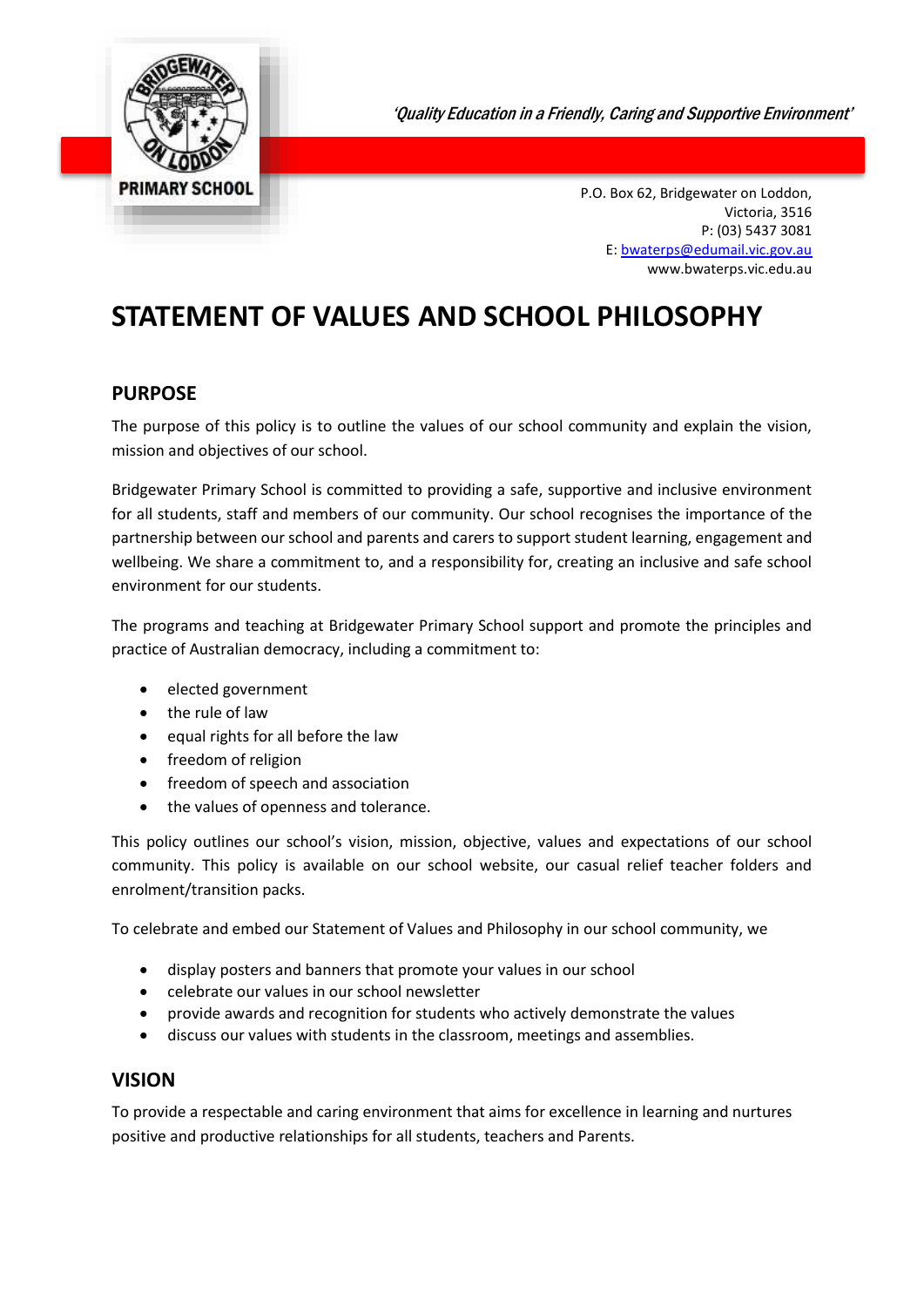# **VALUES**

Values drive our actions, behaviour and attitudes and are the 'core' of who we are. Bridgewater Primary School's values include **R**espect, **R**elationships and **E**xcellence.

- *Respect:* We respect community, property and the environment, value diversity, behave inclusively, speak and act appropriately, have zero tolerance for bullying and child abuse (see Child safe Policy)
- *Relationships:* We build positive relationships, promote community involvement, nurture others, develop our social skills, work in teams, foster resilience, are mindful, behave considerately, do the 'right thing', are honest and respectful in our interactions and keep each other safe.
- *Excellence:* We set high expectations, are accountable, are student focused, promote selfmanagement, we 'have a go' and persist, we do our best and aim high, build quality teaching and learning, provide an engaging curriculum, value constructive feedback and diversity in thinking, celebrate success, encourage calculated risk taking, set goals and are achievement driven.

# **BEHAVIOURAL EXPECTATIONS**

Bridgewater Primary School acknowledges that the behaviour of staff, parents, carers and students has an impact on our school community and culture. We acknowledge a shared responsibility to create a positive learning environment for the children and young people at our school.

As principal and school leaders, we will:

- model positive behaviour and effective leadership
- communicate politely and respectfully with all members of the school community
- work collaboratively to create a school environment where respectful and safe behaviour is expected of everyone
- behave in a manner consistent with the standards of our profession and meet core responsibilities to provide safe and inclusive environments
- plan, implement and review our work to ensure the care, safety, security and general wellbeing of all students at school
- identify and support students who are or may be at risk
- do our best to ensure every child achieves their personal best and learning potential
- work with parents to understand their child's needs and, where necessary, adapt the learning environment accordingly
- respond appropriately when safe and inclusive behaviour is not demonstrated and implement appropriate interventions and sanctions when required
- inform parents of the school's communication and complaints procedures
- ask any person who is acting in an offensive, intimidating or otherwise inappropriate way to leave the school grounds.

As teachers and non-teaching school staff, we will:

- model positive behaviour to students consistent with the standards of our profession
- communicate politely and respectfully with all members of the school community
- proactively engage with parents about student outcomes
- work with parents to understand the needs of each student and, where necessary, adapt the learning environment accordingly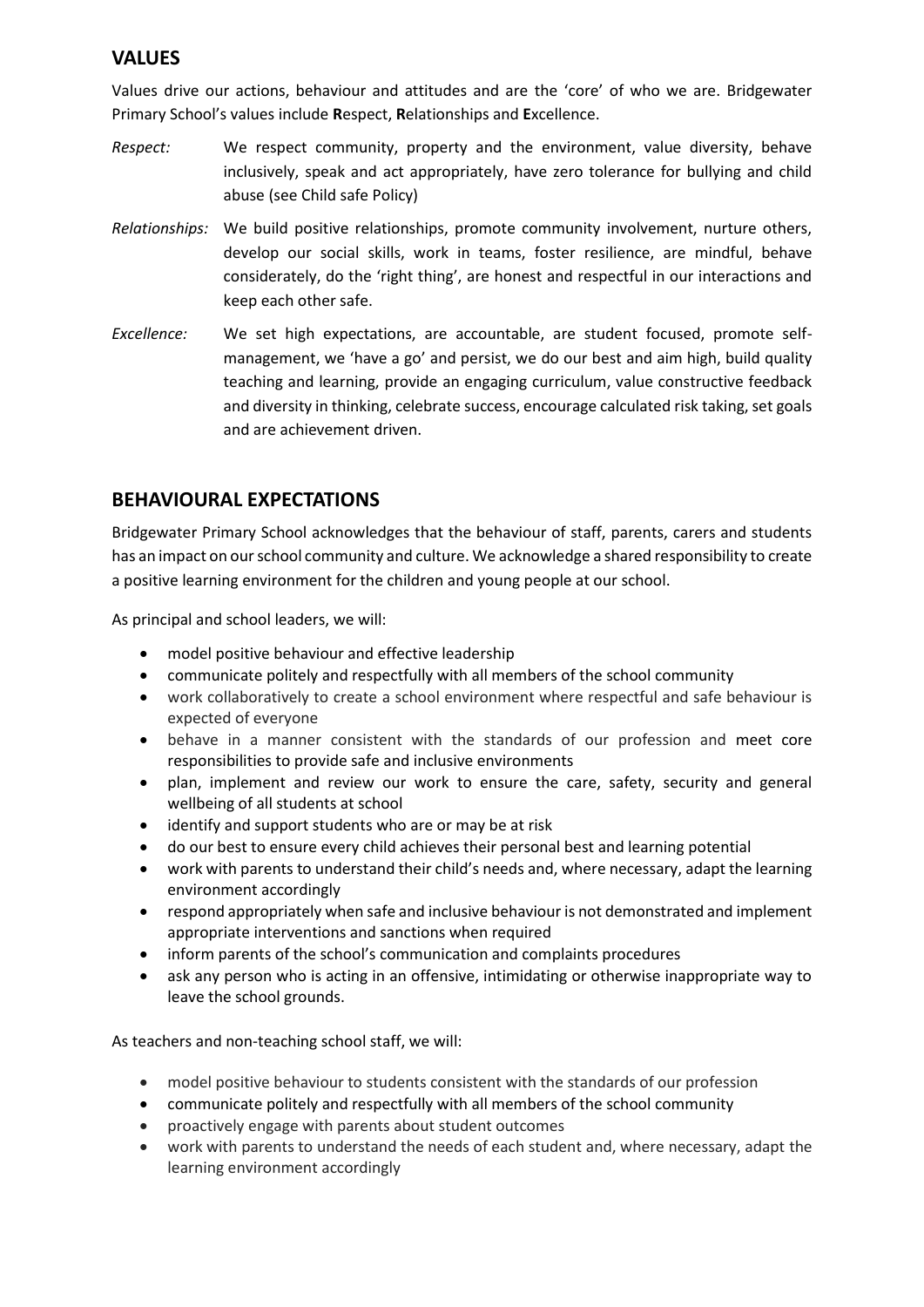- work collaboratively with parents to improve learning and wellbeing outcomes for students with additional needs
- communicate with the principal and school leaders in the event we anticipate or face any tension or challenging behaviours from parents
- treat all members of the school community with respect.

#### As parents and carers, we will:

- model positive behaviour to our child
- communicate politely and respectfully with all members of the school community
- ensure our child attends school on time
- take an interest in our child's school and learning
- work with the school to achieve the best outcomes for our child
- communicate constructively with the school and use expected processes and protocols when raising concerns
- support school staff to maintain a safe learning environment for all students
- follow the school's processes for communication with staff and making complaints
- treat all school leaders, staff, students, and other members of the school community with respect.

#### As students, we will:

- model positive behaviour to other students
- communicate politely and respectfully with all members of the school community.
- comply with and model school values
- behave in a safe and responsible manner
- respect ourselves, other members of the school community and the school environment.
- actively participate in school
- not disrupt the learning of others and make the most of our educational opportunities.

As community members, we will:

- model positive behaviour to the school community
- treat other members of the school community with respect
- support school staff to maintain a safe and inclusive learning environment for all students
- utilise the school's processes for communication with staff and submitting complaints.

### **UNREASONABLE BEHAVIOURS**

Schools are not public places, and the Principal has the right to permit or deny entry to school grounds.

Unreasonable behaviour that is demonstrated by school staff, parents, carers, students or members of our school community will not be tolerated at school, or during school activities.

Unreasonable behaviour includes:

- speaking or behaving in a rude, manipulative, aggressive or threatening way, either in person, via electronic communication or social media, or over the telephone
- the use or threat of violence of any kind, including physically intimidating behaviour such as aggressive hand gestures or invading another person's personal space
- sending demanding, rude, confronting or threatening letters, emails or text messages
- sexist, racist, homophobic, transphobic or derogatory comments
- the use of social media or public forums to make inappropriate or threatening remarks about the school, staff or students.